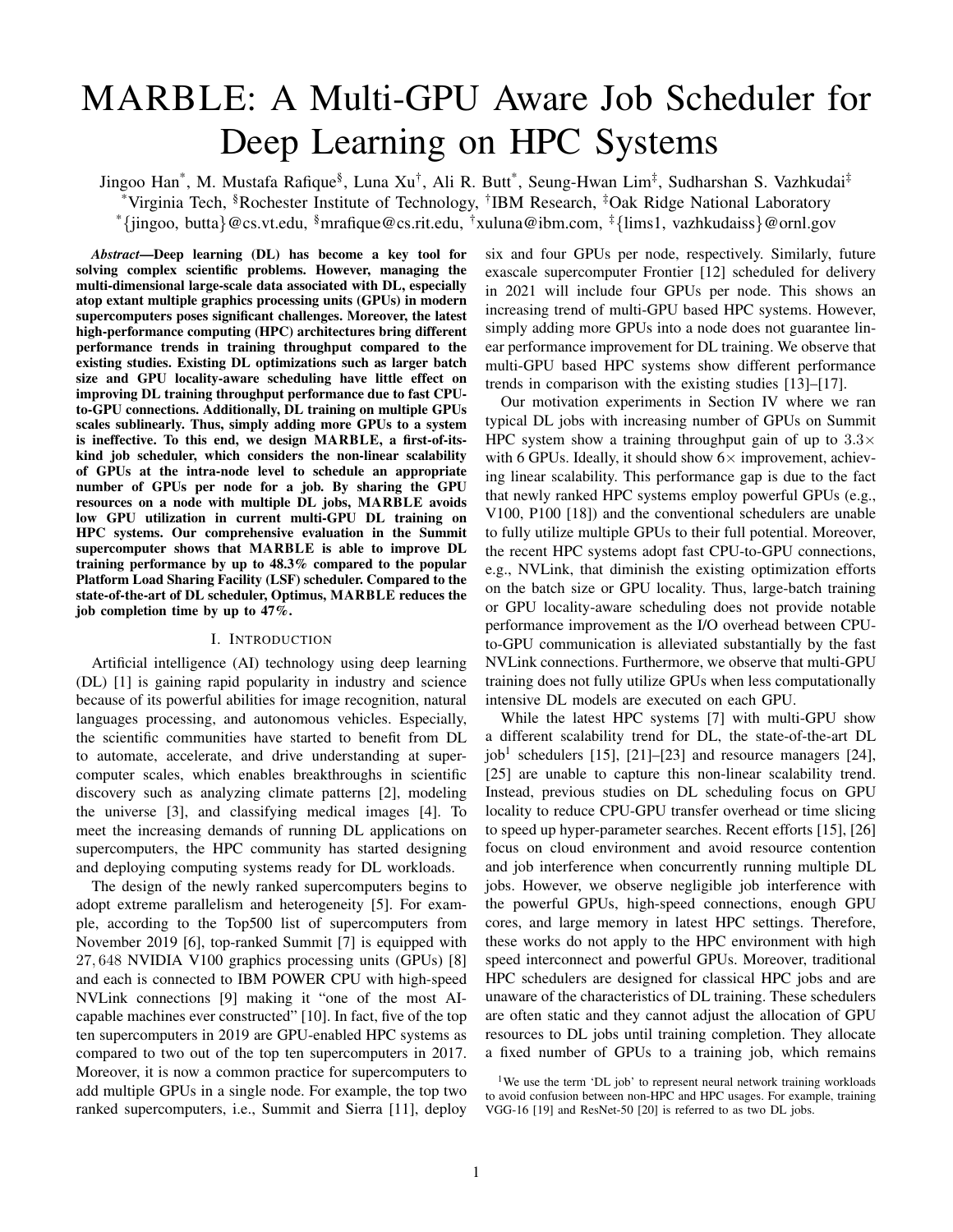unchanged throughout the training process, resulting in a low GPU utilization. This approach is especially inefficient to run multiple DL jobs for a single application, which is a common practice in DL, e.g., to search for the best model for the target learning task. With the performance bottleneck of scaling up a single DL training on high-performance multi-GPU settings, this paper enables better utilization of GPU resources by multijob scheduling on multi-GPU HPC systems.

In this paper, we propose MARBLE, a multi-GPU aware job scheduler for DL applications on modern HPC environments that aims to address the aforementioned challenges. MARBLE is a scheduling and resource management system specific for efficient DL training on HPC systems. The existing HPC schedulers cannot prevent waste of limited HPC resources where all jobs are scheduled on a single set of nodes (resource quota per user) to provide efficient resource sharing between multiple users. Within the limited resource environment, the current schedulers have to run multiple DL jobs only in a sequential way. Unlike the existing schedulers that optimize on the locality of workers, GPU locality, or resource configuration of parameter servers and workers, MARBLE incorporates the characteristic of non-linear scalability of multi-GPU at the intra-node level on modern HPC environments. To this end, MARBLE runs multiple DL jobs concurrently with dynamic GPU resource assignment via a suspend and resume mechanism. MARBLE first decides an appropriate number of GPUs according to the model scalability on a multi-GPU system for a job and executes it with the optimal number of GPUs. Then it runs other jobs in parallel on the leftover GPUs on a node. Assigning an appropriate number of GPUs enhances DL training throughput and co-locating multiple DL jobs within a single node achieves higher GPU utilization.

Specifically, this paper makes the following contributions:

- We provide insights on how DL training throughput is affected by multiple GPUs in terms of scalability on a single node and analyze why large-batch training or GPU locality is not an important factor of DL training throughput on the latest HPC systems.
- We design DL job scheduling heuristic to concurrently run multiple DL jobs on a single node using a suspend and resume mechanism. To the best of our knowledge, this is the first work to consider the non-linear scalability of GPUs per node on HPC systems for DL training.
- We implement and evaluate MARBLE with DL job sets on the world's fastest supercomputer, Summit, equipped with six V100 NVIDIA GPUs on each node connected with NVLink. We evaluate MARBLE for both single- and multi-node training. Compared to the current LSF [27] job scheduler, MARBLE reduces the total completion time of training DL jobs by up to 48.3% and increases the overall GPU utilization by up to 86%.

#### II. BACKGROUND

# *A. HPC Supercomputer Architecture*

HPC systems, e.g., Summit, have evolved into systems with extreme parallelism and heterogeneity by deploying multiple



Fig. 1: System architecture of Summit.

TABLE I: CNN model information. (Conv. = Convolution, Incept. = Inceptional, FC. = Fully Connected)

| <b>CNN Model</b>     | <b>Number of Layers</b> |         |     | Number of         |
|----------------------|-------------------------|---------|-----|-------------------|
|                      | Conv.                   | Incept. | FC. | <b>Parameters</b> |
| LeNet $[36]$         |                         |         | 2   | 60K               |
| AlexNet [37]         |                         |         | 2   | 61M               |
| ResNet-50 [20]       | 49                      |         |     | 25M               |
| $[Inception-v3 [38]$ |                         | 11      |     | 24M               |
| ResNet-101 [20]      | 100                     |         |     | 45M               |
| VGG-16 [19]          | 13                      |         |     | 138M              |

GPUs per node to meet the high concurrency requirements from both scientific simulations and AI workloads. However, introducing multi-GPU leads to high I/O cost between GPUs as well as the communication overhead between CPUs and GPUs. To reduce the I/O bottleneck, the latest HPC systems have begun to use NVLink [9] that is  $5\times$  faster than the conventional PCIe [28] interface. Large scale HPC systems with thousands of nodes also adopt high-performance networks between nodes, e.g., 115 TB/s bisection bandwidth [29] to avoid network bottleneck. Apart from high-performance parallel storage systems, e.g., GPFS [30] and Lustre [31], each node is typically equipped with a non-volatile memory (NVM) [32] to be used as burst buffer to speed up data I/O. An example of such an architecture is shown in Figure 1, which handles DL workloads efficiently [2], [10], [29], [33].

#### *B. Convolutional Neural Network (CNN)*

CNN is one of the DL methods that contains multiple convolutional layers. We focus on CNN because the scientific community mainly uses DL for image analysis workloads [2], [3], [33]–[35]. Each layer in CNN consists of a set of filters to extract features from the input. Convolution of feature maps requires multiplications and accumulations for all input data, hence DL training involves a series of convolution operation with a large number of parameters at each layer. Overall, CNN training requires high computational capacity to perform a series of iterative steps over a large number of data samples.

Table I shows well-known CNN models which are used as representative workloads in this paper. LeNet [36] is a classical CNN model which is relatively small and requires less computing resources. AlexNet [37] is the first implementation to use GPU for training CNN models. ResNet [20] uses residual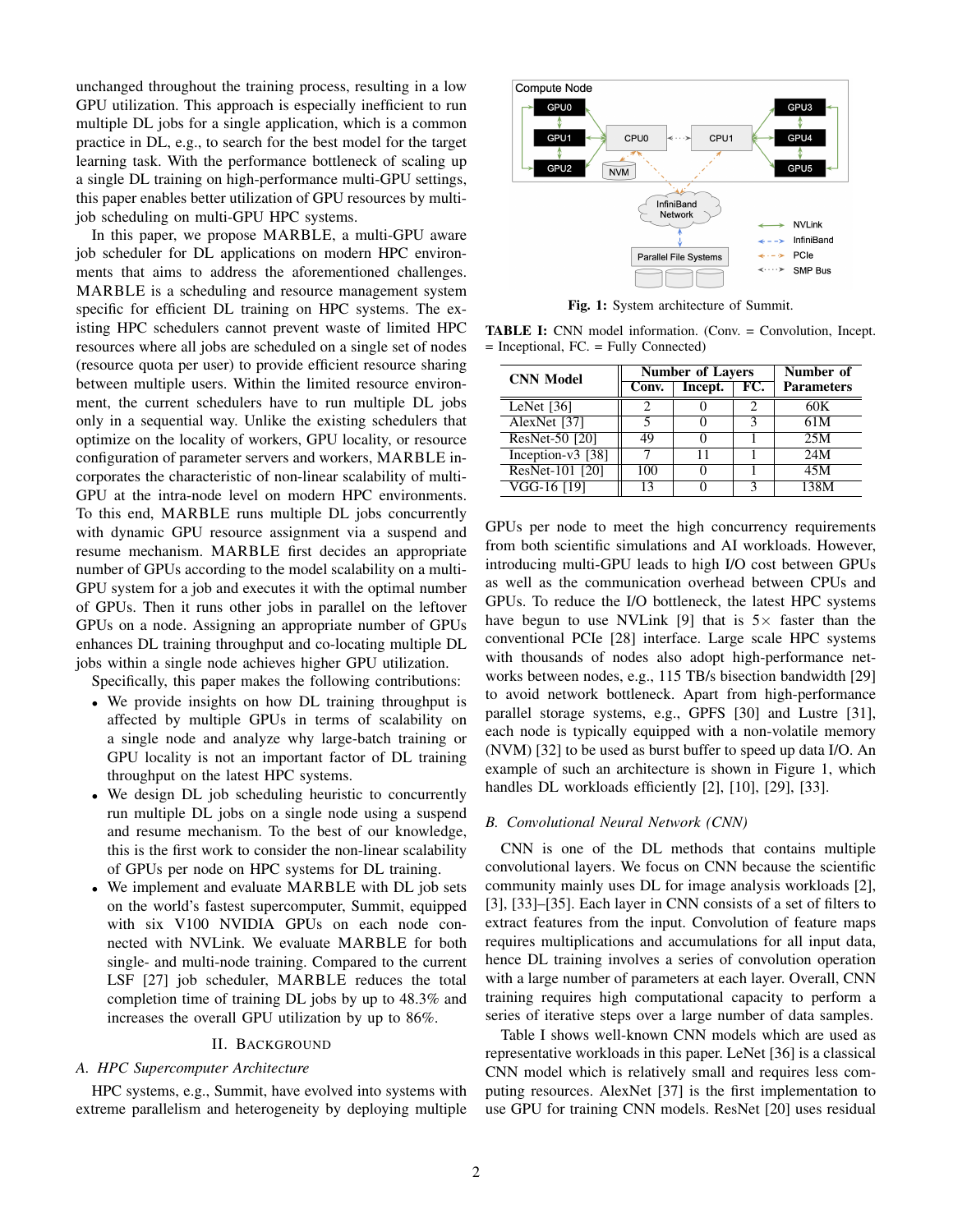learning as shortcut connections to solve the degradation problem of very deep models. The Inception model [38] contains inception layers where smaller multiple convolution layers and a pooling layer reside as one or two layers, which makes computation cost much lower than the previous DL models. Although ResNet-50 and Inception-v3 contain much deeper layers than AlexNet, their parameter set is less than half of the size of AlexNet because of residual blocks and inception layers. VGG-16 [19] has a simple architecture but contains too many parameters due to three fully connected layers. These models require different computing powers and system resources based on their fundamental design choices.

## III. RELATED WORKS

There are existing studies on scheduling and resource management for DL training. Optimus [21] adjusts resource allocation dynamically based on DL training time prediction using job progress. Cynthia [25] provides cost-efficient resource management via profiling network throughput. Optimus and Cynthia focus on adjusting cluster configuration (e.g., the numbers of parameter servers and worker nodes), which does not work well with HPC environment with quota based resource allocation. However, MARBLE aims to dynamically allocate GPU resources per node within the allocated cluster. Gandiva [15] manages GPU resources by leveraging GPU time sharing for mainly targeting efficient hyper-parameter search. However, it is known that Gandiva achieves limited improvement in the job completion time [22]. Tiresias [22] performs scheduling based on the number of used GPUs and executed time, which minimizes job completion times of DL training. RALP [24] places memory-intensive layers into parameter servers to reduce network traffic between parameter servers and worker nodes. Salus [39] performs fine-grained GPU sharing to reduce average job completion time. Most of these works focus on more flexible cloud environments. Compared to these works, MARBLE focuses on end-to-end application (may include multiple DL jobs with or without parameter server) run time on latest HPC systems [7], [11].

These existing efforts do not consider the non-linear scalability of multiple GPUs across the nodes for reducing DL training time. To the extent of our knowledge, this paper is the first to leverage the non-linear scalability of multi-GPU for DL training. The recent studies [15], [39] use a suspend and resume mechanism for the time-slicing scheduling for DL training, while our work uses suspend and resume for dynamically assigning optimal GPU resources to DL jobs.

#### IV. MOTIVATION

In this section, we describe our observation of the current state of the art in multi-GPU scalability and the insensitivity for batch sizes and GPU locality for DL workloads, which motivates our work.

#### *A. Non-linear Scalability of Multiple GPUs*

We study the impact of the number of GPUs in a single server on the training throughput performance of different DL



Fig. 2: Training throughput using multiple GPUs.



Fig. 3: GPU utilization using multiple GPUs.

models and show the result in Figure 2. Unlike the existing studies [16], [17], [40], [41], training using more than 3 GPUs on a single node is not scalable in our target HPC setting. Moreover, three DL models, i.e., LeNet, ResNet-50, and VGG-16 experience performance degradation, when they are trained on 6 GPUs. However, we observe that compute-intensive workloads lead to more scalable multi-GPU training. Thus, when the computation workload is not high (e.g., LeNet), it has a negative impact on the scalability because adding more GPUs for less compute-intensive workloads results in low overall GPU utilization [42]. To verify this, we also plot GPU utilization results in Figure 3. LeNet presents a low GPU utilization and adding more GPUs causes more coordination overhead than the benefit from parallelism. Training AlexNet or ResNet-50 on two GPUs achieves substantial speedup as compared to using a single GPU. However, training using 3 or 4 GPUs does not give substantial performance improvement because of incurred communication overhead between GPUs. Conversely, the training performance of VGG-16 keeps increasing with 3, 4, or 5 GPUs. Hence, for DL models with a high computational workload, the computational workload is divided among multiple GPUs to achieve better throughput benefits than synchronization overhead.

The current multi-GPU environment of the latest HPC system does not provide linear scalability for DL training. Moreover, each DL model shows a different scalability trend. Therefore, the scheduler should consider an optimal number of GPUs for different DL jobs instead of simply adding more GPUs to enhance throughput and efficiency.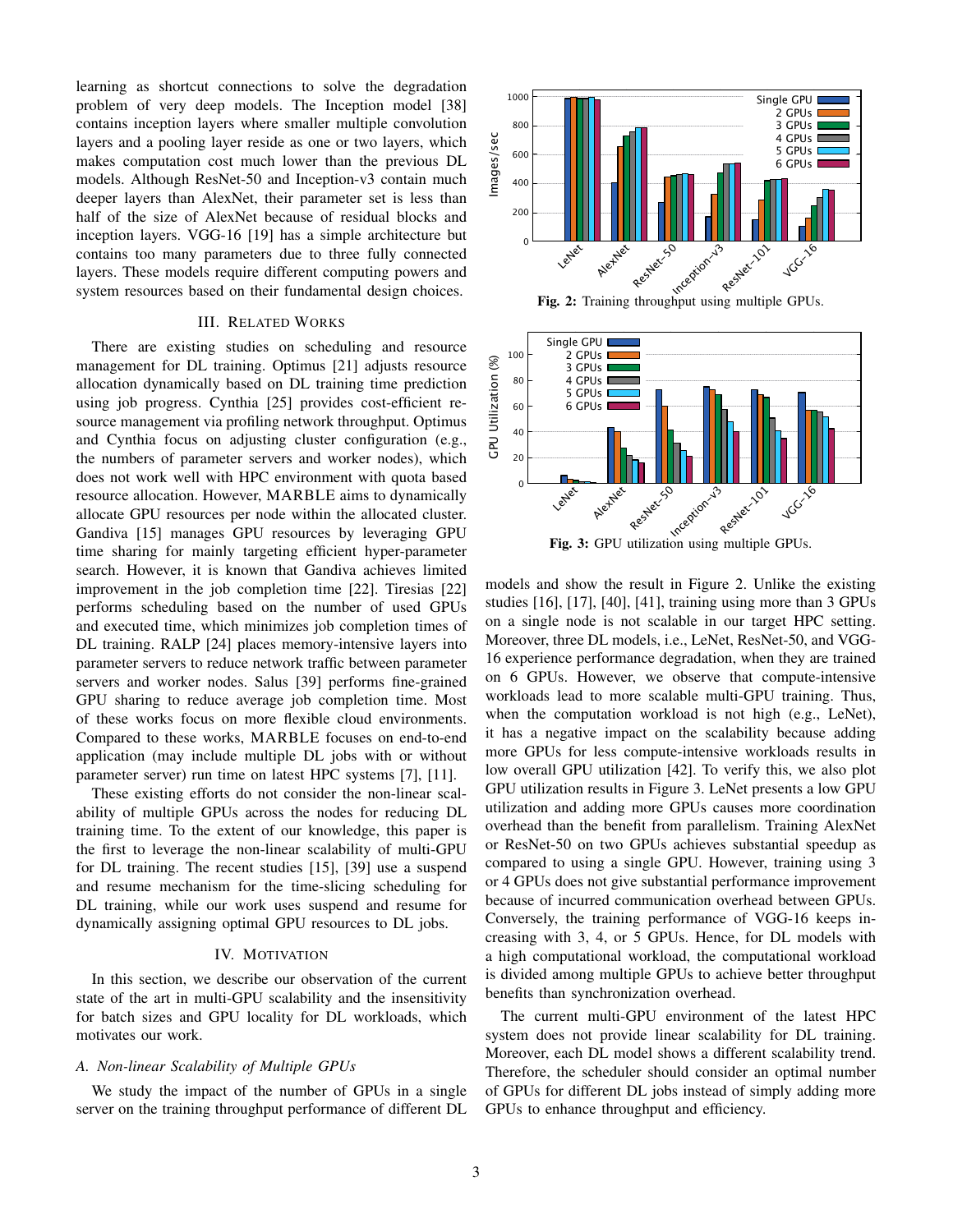# *B. Insensitivity to Batch Size*

Batch size is one of the most important configuration factors that affect DL training throughput [14], [43]. Since large-batch training decreases gradient aggregation frequency and weight update, it requires fewer iterations. Although large batch size results in low accuracy, there are efforts [2], [3], [43] to address this issue by using learning rate algorithms, such as Layerwise Adaptive Rate Scaling (LARS) [44]. These approaches show that large-batch training gives performance benefits from large-scale HPC systems without loss of accuracy.

According to our recent study [42], increasing the batch size from 128 images to 256 images results in a slight performance enhancement, i.e.,  $1.0\% \sim 3.7\%$  for three models (LeNet, AlexNet, ResNet-50). However, performance degradation occurs when larger batch sizes, e.g., 4K and 8K, are used. This result shows different performance patterns from a recent work [14] which observed linear performance improvements with increasing batch size from 256 to 11K images using P100 GPUs. Previous studies [13], [45] assumed that connections between CPU and GPU are slow. However, the latest supercomputers have started employing NVLink between CPUs and GPUs, which provides  $5\times$  faster CPUto-GPU throughput than PCIe bus [28]. As a result, a large batch size for hiding communication overhead is not effective to improve performance for these systems.

## *C. Insensitivity to GPU Locality*

We measure the impact of GPU locality within the same node. When 2 GPUs having different CPU affinity are used for a 2-GPU training job, performance degradation occurs due to the communication overhead [15]. However, we observe that GPU locality within a single node has a little impact on the training throughput. We train each DL model with two different CPU-affinity configurations, i.e., the same socket and different socket configurations. The performance difference is very slight (i.e.,  $0.2\% \sim 1.9\%$ ). This is because as stated earlier, the latest HPC systems deploy NVLink between GPUs and CPUs connections, which mitigates communication overhead. For example, the X-Bus on Summit is 64GB/s and the NVLink is 50GB/s; so a CPU can get to another CPU-GPU complex at NVLink speeds. Thus, GPU locality is no longer a significant factor for fast DL throughput, which suggests that DL scheduling policy does not need to incorporate GPU locality when allocating GPUs to DL jobs.

#### *D. Limitation of HPC Cluster Scheduler*

Several schedulers, e.g., SLURM [46], IBM Platform LSF [27], have been proposed for HPC environments for batch job processing. Unlike other cloud environments or non-HPC systems, dedicated machines are allocated exclusively for a single HPC user in a gang-scheduling fashion. Job scheduling, queuing and monitoring on HPC systems are maintained by batch schedulers [47]. Usually, these HPC schedulers target long-running jobs for scientific simulation and modeling workloads [48]. Jobs are received from users in batches. These jobs are placed into job queues and are dispatched to compute nodes when required resources are available. These gangschedulers do not provide flexibility for dynamic configuration and resource sharing. The resource configuration is defined by the user at the time of job submission and remains fixed until job completion even if the resources are configured inefficiently and wastefully. Moreover, the current HPC schedulers do not support features optimized for DL workloads and treat DL jobs as black-boxes, i.e., they do not leverage the non-linear characteristics of multi-GPU training. To enhance system performance and utilization of emerging HPC systems, GPU resources should be allocated efficiently according to the scalability of multi-GPU workloads with dynamic resource management. However, it is difficult to change the existing HPC job schedulers as the majority of the resident applications on HPC are still modeling and simulations. To this end, MARBLE does not aim to completely replace HPC job schedulers but works alongside HPC job scheduler for DL jobs to dynamically adjust the GPU resources within the resource set allocated by HPC job schedulers.

#### V. DESIGN

In this section, we describe the details of the developed job scheduler, MARBLE, for DL workloads that assigns GPU resources to each job based on multi-GPU scalability and supports dynamic allocation of GPUs during training. As we show in Section IV, a large-batch size and GPU locality have little impact on the training throughput. Therefore, MARBLE does not consider the batch size and GPU locality, and instead addresses the following:

- Reducing the overall job completion time by allocating the optimal number of GPUs based on non-linear scalability of multi-GPU training.
- Increasing GPU utilization by collocating multiple jobs in parallel with a suspend/resume mechanism.

# *A. Design Objectives*

The objective of MARBLE is to minimize the total training time (T) of all DL jobs, i.e.,  $T = \sum_{\forall i} t_i$ , where  $t_i$  denotes the original training time of a DL job  $i$  without scalabilityawareness. We assume that jobs are executed serially with different starting times within limited resource settings (e.g., single-node training). Each  $t_i$  can be reduced by  $\alpha$  through allocating the optimal GPUs that provide the best throughput, instead of using the maximum number of GPUs provided by a single node.  $\alpha$  is dependent on the DL models and HPC systems. As shown in Figure 2, the maximum value of  $\alpha$  is 2.91% on the studied HPC systems when VGG-16 is trained on 5 GPUs instead of 6 GPUs. Additionally, the total execution time can be reduced by parallel execution of DL jobs, because multiple DL jobs can be concurrently executed on the same node. Thus, total time  $T$  can be optimized by scheduling algorithm of MARBLE as:

$$
T = \sum_{\forall i} (t_i \times (1 - \alpha_i) - p_i)
$$
 (1)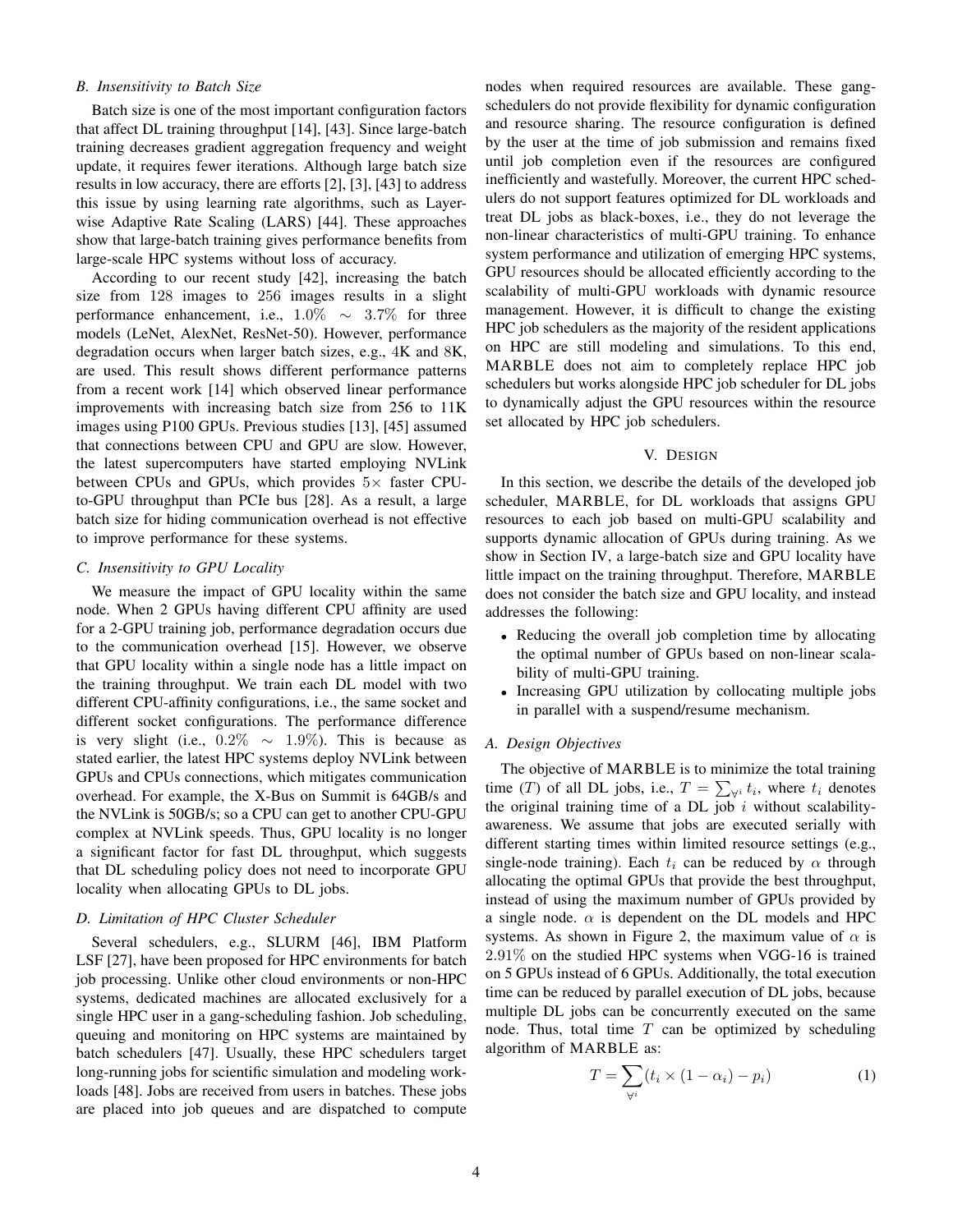

Fig. 4: MARBLE components and their interactions.

 $p_i$  indicates the gain in execution time of each DL job when a DL job is executed concurrently with other DL jobs. For example, if a DL job is executed concurrently with other DL jobs with higher priority until the completion of the DL job,  $p_i$  will be equal to  $t_i \times (1 - \alpha_i)$  of the DL job. However, if all GPUs on a node are used by a single DL job, then the value of  $p_i$  will be zero as no performance gains would be achieved through concurrent execution.

## *B. System Architecture*

MARBLE is composed of a job scheduler and a resource monitor as shown in Figure 4. It resides next to the clusterlevel job scheduler and takes control of the node-level DL job scheduling by reading a set of submitted DL jobs into a FIFO queue. The user does not need to consider the number of GPUs. Instead, MARBLE determines the GPU numbers automatically according to the scalability of the DL model and the availability of GPUs in the system. MARBLE then schedules a job with the optimized number of GPUs and sends these jobs to DL frameworks (e.g., TensorFlow) for execution through the existing HPC scheduler.

## *C. Scheduling Policy*

MARBLE employs a FIFO-based scheduling policy and runs multiple jobs in parallel as either a primary or a secondary job. The primary job is defined as one where the optimal number of GPUs is assigned to provide the best throughput. The secondary jobs are jobs that share GPU resources with other jobs and run using a suboptimal number of GPUs. We use the FIFO scheduler to preserve the task order (in case tasks are dependent on each other) and scheduling fairness. Algorithm 1 gives a detailed procedure of our scheduling mechanism. The scheduler picks the first job in the queue as a primary job, decides the optimal number of GPUs based on the characteristics of the model, and assigns GPUs to the primary job, where the job can be run at the best throughput. Then, the scheduler selects the next job which is marked as independent and checks the number of available GPUs that the compute node can provide. If the optimal number of GPUs for the given job is less than the number of available GPUs, then the selected job is marked as a primary job and allocated with the optimal number of GPUs. Otherwise, the job is assigned with the remaining GPUs, thus identified as a secondary job. MAR-BLE repeats this procedure until all GPUs are occupied or all jobs are scheduled. MARBLE proposes a suspend/resume mechanism to dynamically allocate GPU resources to the

Algorithm 1: Job scheduling algorithm in MARBLE. Input: *jobSet* <sup>1</sup> begin  $2 \mid \text{run\_multiple\_ jobs}$ . <sup>3</sup> forall *job* ∈ *jobSet* do 4 | | Monitor running *Jobs*; 5 **if** *Job is finished* **then** 6 **iii if** Available GPUs  $\geq$  GPU<sub>optimal</sub> & Job*secondary is still running* then  $7 \mid \mid \cdot \mid$  Suspend a running  $Job_{\text{secondary}}$ ;  $\mathbf{8}$  | | | Resume the suspended job as  $Job_{\text{primary}}$ ;  $9 \mid \cdot \cdot \cdot$  end 10 | | run\_multiple\_jobs();  $11$  end <sup>12</sup> end <sup>13</sup> end 14 Function run\_multiple\_jobs() <sup>15</sup> while *Available GPUs* > 0 do 16 **if** Available GPUs  $>=$  GPU<sub>optimal</sub> then 17 | | Run next job as  $Job_{\text{primary}}$ ; 18 | else 19 | Run next job as  $Job_{\text{secondary}}$ ;  $20$  end  $21$  end

secondary job by providing an optimal number of GPUs when free GPUs are available. The scheduler monitors all running jobs to track their completion. Upon completion of a job, MARBLE searches for a running secondary job and tries to promote it to a primary job by assigning more GPUs freed by completed jobs until the job reaches the optimal number, i.e., the secondary job is suspended and resumed with the optimal number of GPUs. If there is no running secondary job, the next job in the queue is chosen for scheduling. The new job will be run as either a primary job or a secondary job according to the number of available GPUs and the optimal number of GPUs required by the job.

Figure 5 shows an example working of MARBLE. There are 3 jobs, i.e., ResNet-50, Inception-v3, and VGG-16 with 6 GPUs on a single node. The first job executes as a primary job as there are enough GPUs available. Thus, Job 1 (ResNet-50) is executed on 3 GPUs as training ResNet-50 on 3 GPUs is the fastest. However, Job 2 (Inception-v3) cannot be executed as a primary job because there are not enough GPUs available. Although the optimal number of GPU for training Inceptionv3 is 4, Job 2 (Inception-v3) is scheduled as a secondary job with 3 GPUs. Here, for maximizing GPU utilization, when one of the jobs is finished, the current running secondary job (Job 2) on 3 GPU is suspended and resumed by MARBLE with the optimal number of GPUs (i.e., 4 GPUs). MARBLE selects Job 3 (VGG-16) as a secondary job as there are only 2 GPUs available.

The complexity of computation overhead of scheduling algorithm is  $O(n)$ , where *n* indicates the number of jobs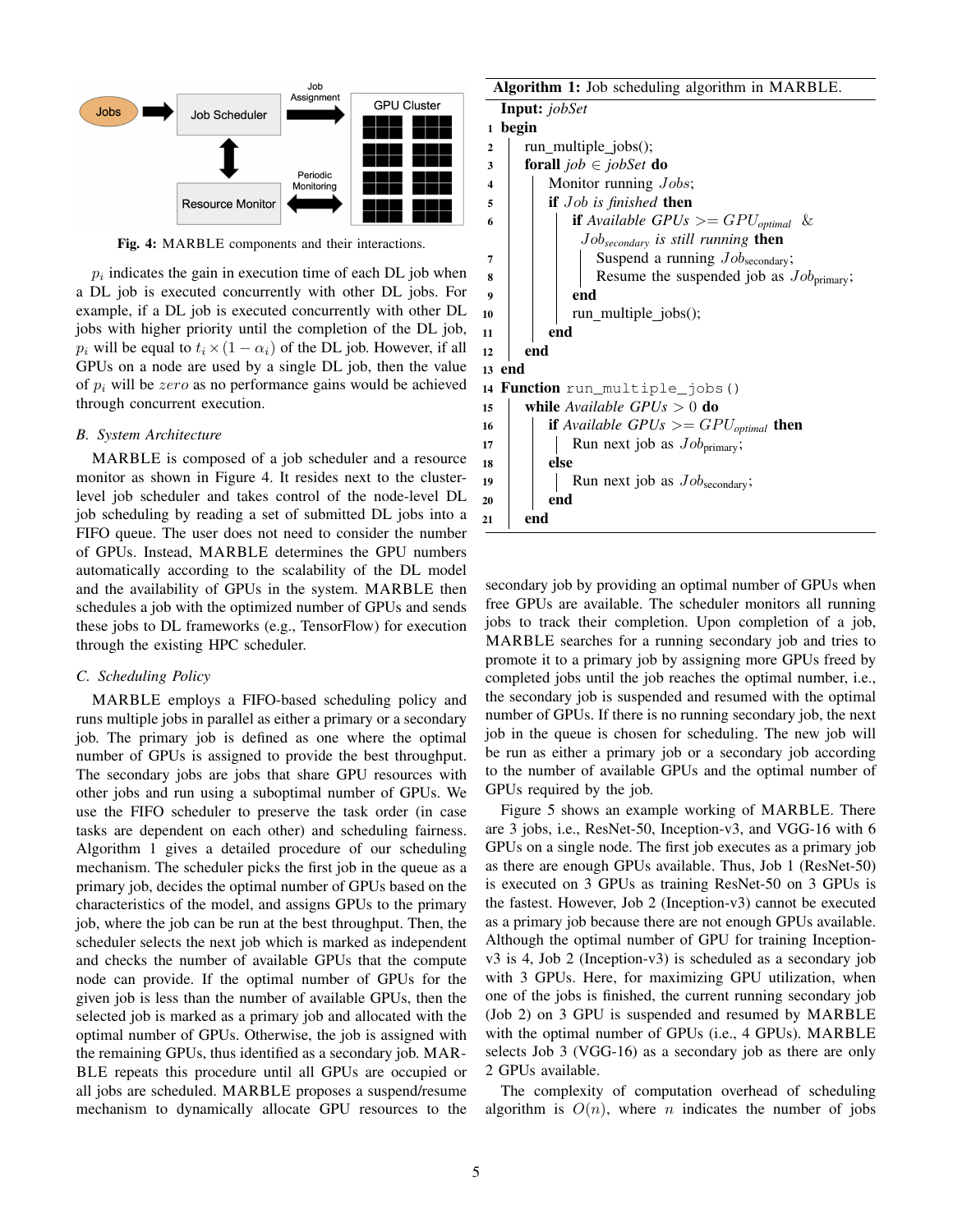

(b) Suspend/resume during training

Fig. 5: GPU resource assignment based on multi-GPU scalability awareness.

running in parallel. The scheduling algorithm needs to choose the optimal number of GPUs and runs the jobs in parallel. For example, if 4 parallel jobs can be run after a job is finished, the algorithm will be repeated four times for allocating resources and executing jobs. Therefore, MARBLE is scalable in terms of the number of running  $n$  parallel jobs. However, the complexity of our algorithm does not depend on other components in the HPC cluster, e.g., the number of total DL jobs, the number of GPUs per node, and the number of available nodes.

## *D. Optimal Number of GPUs*

MARBLE determines the optimal number of GPUs through offline profiling to reduce the runtime complexity. MARBLE derives the number of GPUs for each DL model from the historical execution data measured during the offline profiling stage. This information is used at the runtime at the scheduling stage to determine the optimal number of GPUs that should be assigned to run a particular job.

## VI. IMPLEMENTATION

MARBLE is framework-independent and can work with any DL framework. However, we have implemented it with TensorFlow to leverage its checkpointing mechanism.

Suspend/Resume: We use the checkpointing mechanism for suspending and resuming jobs. The checkpointing method has been widely used for saving and restoring DL models. We checkpoint the state of the current training job and resume the job from a checkpointed file. The checkpoints are stored by TensorFlow after the completion of a DL job. The checkpoint files are saved at separate directories under the same parent directory. We use the Unix signal mechanism [49], i.e., SIGTSTP and SIGUSR1 signals to terminate the running job. MARBLE sends a SIGTSTP signal to TensorFlow to suspend a DL job. We introduce a new flag (i.e., SUSPEND\_FLAG) in TensorFlow to check if the signal is received from the scheduler per iteration. We also add a signal handler for a SIGTSTP signal to TensorFlow. When TensorFlow receives a SIGTSTP signal from the scheduler, the signal handler sets SUSPEND FLAG. The SUSPEND FLAG flag is checked by train\_step function per iteration during training. If the SUSPEND\_FLAG flag is set, then the request\_stop() is called and checkpoint will be saved. After finishing checkpointing, TensorFlow sends a SIGUSR1 signal to the scheduler, which leverages the resume operation to start the DL job with updated configuration parameters, e.g., the number of GPUs, and the number of steps

Job Monitoring: MARBLE periodically monitors all running jobs with a configurable interval, e.g., 10 seconds or 30 seconds. In our implementation, MARBLE monitors jobs by using system commands, i.e., ls [50] and nvidia-smi [51], that are not intrusive and incur minimal overhead.

# VII. EVALUATION

We evaluate MARBLE on a modern IBM-POWER based HPC system. We randomly selected job sets shown in Table II and Table III and show the performance of both single and multiple node training. We compare MARBLE with the default LSF scheduler used in the system. We also compare MARBLE to Optimus, a recent DL scheduler. We run experiments five times and report the averages and 95% confidence intervals. The highlights of our evaluation are as follows:

- MARBLE improves the overall job completion time by up to 48.3% and the overall GPU utilization by up to 86% for single-node training. It concurrently runs multiple DL jobs within a single server, maximizing GPU efficiency based on non-linear scalability.
- MARBLE improves the overall job completion time by up to 30.5% and the overall GPU utilization by up to 34.6% for multi-node training.

#### *A. Methodology*

Testbed. We conduct our experiments on the top-ranked supercomputer Summit. Our system architecture is shown in Figure 1. Specifically, each compute node in Summit has six NVIDIA Tesla V100 GPUs and two IBM POWER9 CPUs, 512 GB memory, one 800 GB NVMe SSD, and uses GPFS as the main storage system. The nodes are connected using Mellanox IB EDR with a 100 Gbps bandwidth switch. Each V100 GPU has 5120 CUDA cores and 16 GB memory with the memory bandwidth of 900 GB/s. POWER9 CPUs and V100 GPUs are connected by NVLink 2.0 (50 GB/s).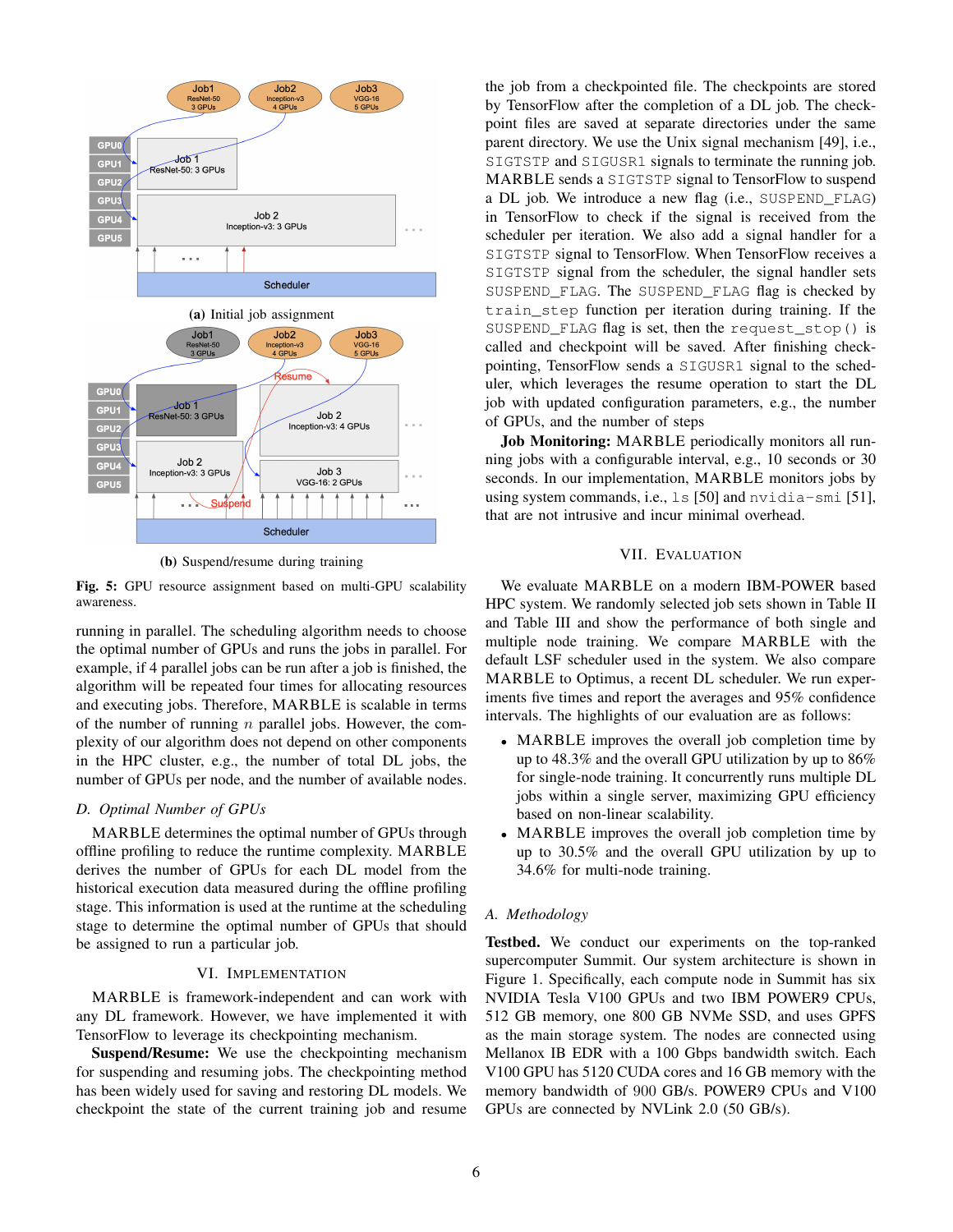| $(a)$ Job set 1 |                |              |  |  |
|-----------------|----------------|--------------|--|--|
| <b>Job ID</b>   | <b>Network</b> | <b>Steps</b> |  |  |
|                 | ResNet-50      | 800          |  |  |
| $\overline{c}$  | ResNet-50      | 3600         |  |  |
| 3               | Inception-v3   | 1400         |  |  |
| $(b)$ Job set 2 |                |              |  |  |
| <b>Job ID</b>   | <b>Network</b> | <b>Steps</b> |  |  |
|                 | Inception-v3   | 2400         |  |  |
| 2               | ResNet-50      | 600          |  |  |
| 3               | ResNet-101     | 1000         |  |  |
| $(c)$ Job set 3 |                |              |  |  |
| <b>Job ID</b>   | <b>Network</b> | <b>Steps</b> |  |  |
| 1               | ResNet-50      | 900          |  |  |
| $\overline{c}$  | Inception-v3   | 2000         |  |  |
| 3               | VGG-16         | 800          |  |  |

TABLE II: DL job sets for single-node training.

Software. We run TensorFlow 1.8 DL framework with CUDA 9.0 [52] and cuDNN 7.0.3 [53]. We built TensorFlow from the source code to run on the IBM POWER-based system.

Workloads. We select the ImageNet dataset [54] for training the model with as large data as possible in our setup. It consists of 1.2 million images of 1, 000 categories for training and 50, 000 images for validation. For training, we use TensorFlow-Slim [55] suite, a library that provides various DNN models. We choose different sets of DL jobs, as shown in Table II and Table III. For single-node training, we use 3 job sets which comprise 3 different jobs. For multi-node training, we measure 3 job sets which consist of 5 different jobs. These job sets include widely used CNN models such as ResNet, Inception-v3, and VGG-16.

Metrics. We measure the overall job set completion time as our performance metric. We also measure the GPU utilization and GPU memory utilization as our resource utilization metric. Suspend and Resume latency in seconds is provided as our runtime overhead metric.

Baseline. We compare MARBLE with IBM Platform LSF scheduler [27]. LSF is one of the widely used HPC job scheduler for large scale HPC systems [56]. LSF scheduler allocates the maximum number of GPUs (e.g., 6 GPUs) to each DL job without considering non-linear scalability. In LSF, jobs wait in a queue until there are enough GPUs available to run the job. MARBLE assigns the optimal number of GPUs to each job according to the scalability characteristics of DL models and shares GPU resources by running multiple jobs concurrently with dynamic GPU allocation.

#### *B. Performance Comparison to Baseline*

In this section, we show the effectiveness of MARBLE when scheduling jobs on both single and multiple nodes. We also conduct experiments to study how scaling characteristics of the studied DL workloads impact the training throughput and GPU resource utilization.

*1) Single-Node Setup:* We submit the job sets shown in Table II to the system one by one, and specify to use a single node during submission. We measure the total job completion time of each set and the results are shown in Figure 6a. LSF

TABLE III: DL job sets for distributed training on multiple nodes.

| $(a)$ Job set 4 |                 |              |  |  |
|-----------------|-----------------|--------------|--|--|
| Job ID          | <b>Network</b>  | Steps        |  |  |
| 1               | ResNet-50       | 9000         |  |  |
| $\overline{2}$  | Inception-v3    | 1200         |  |  |
| 3               | Inception-v3    | 4200         |  |  |
| 4               | ResNet-50       | 6000         |  |  |
| 5               | ResNet-101      | 2000         |  |  |
| $(b)$ Job set 5 |                 |              |  |  |
| $Job$ ID        | <b>Network</b>  | Steps        |  |  |
| 1               | Inception-v3    | 4800         |  |  |
| $\overline{2}$  | Inception- $v3$ | 9000         |  |  |
| 3               | $VGG-16$        | 9600         |  |  |
| 4               | ResNet-50       | 3000         |  |  |
| 5               | Inception-v3    | 3000         |  |  |
| $(c)$ Job set 6 |                 |              |  |  |
| <b>Job ID</b>   | <b>Network</b>  | <b>Steps</b> |  |  |
| 1               | ResNet-50       | 8400         |  |  |
| $\overline{2}$  | $VGG-16$        | 4800         |  |  |
| 3               | Inception-v3    | 9300         |  |  |
| 4               | ResNet-50       | 2000         |  |  |
| 5               | ResNet-101      | 3000         |  |  |

takes 958 sec, 940 sec, and 707 sec to complete training of these 3 job sets, where all jobs use the fixed number of GPUs (e.g., 6 GPUs) during training. On the contrary, MARBLE is able to complete job sets in 496 sec, 608 sec, and 501 sec, which achieves 48.3%, 35.3%, and 29.1% reduction in the total job completion time of each job set. For job set 2, job ID 1 is selected as the primary job, where 4 GPUs are assigned because Inception-v3 shows the fastest throughput using 4 GPUs. Then, job ID 2 is executed on the remaining 2 GPUs as the secondary job in parallel with the primary job. When job ID 2 is finished, job ID 1 is not finished, yet. Then, job ID 3 is executed on the remaining GPUs as a secondary job. When job ID 1 is finished, job ID 3 is suspended by the scheduler and resumed with 3 GPUs. Job ID 2 can be completed faster than the existing scheduling approach because the job ID 2 on remaining GPUs is executed as a secondary job in parallel with job ID 1 earlier than job ID 2 is executed as a primary job. Therefore, MARBLE leverages non-linear scalability of multi-GPU with parallel job execution and reduces the overall completion time of DL training jobs.

GPU Utilization: MARBLE achieves higher GPU utilization. As shown in Figure 6b and Figure 6c, GPU utilization and GPU memory utilization of job set 1 increase by 86% and 91% respectively, compared to LSF. Other job sets also provide improvements, i.e., 51% and 52%, 37% and 38% for job set 2 and job set 3, respectively. This is because two jobs are executed in parallel and the available GPUs are utilized fully through suspend/resume mechanism. As a result, MARBLE improves the overall GPU utilization, as well as the total job completion time.

*2) Multi-Node Setup:* We measure how MARBLE impacts distributed training on multiple nodes. To do so, we employ the parameter server architecture [57] for distributed training with data parallelism, which consists of one parameter server and eight worker nodes. Input data and computational workloads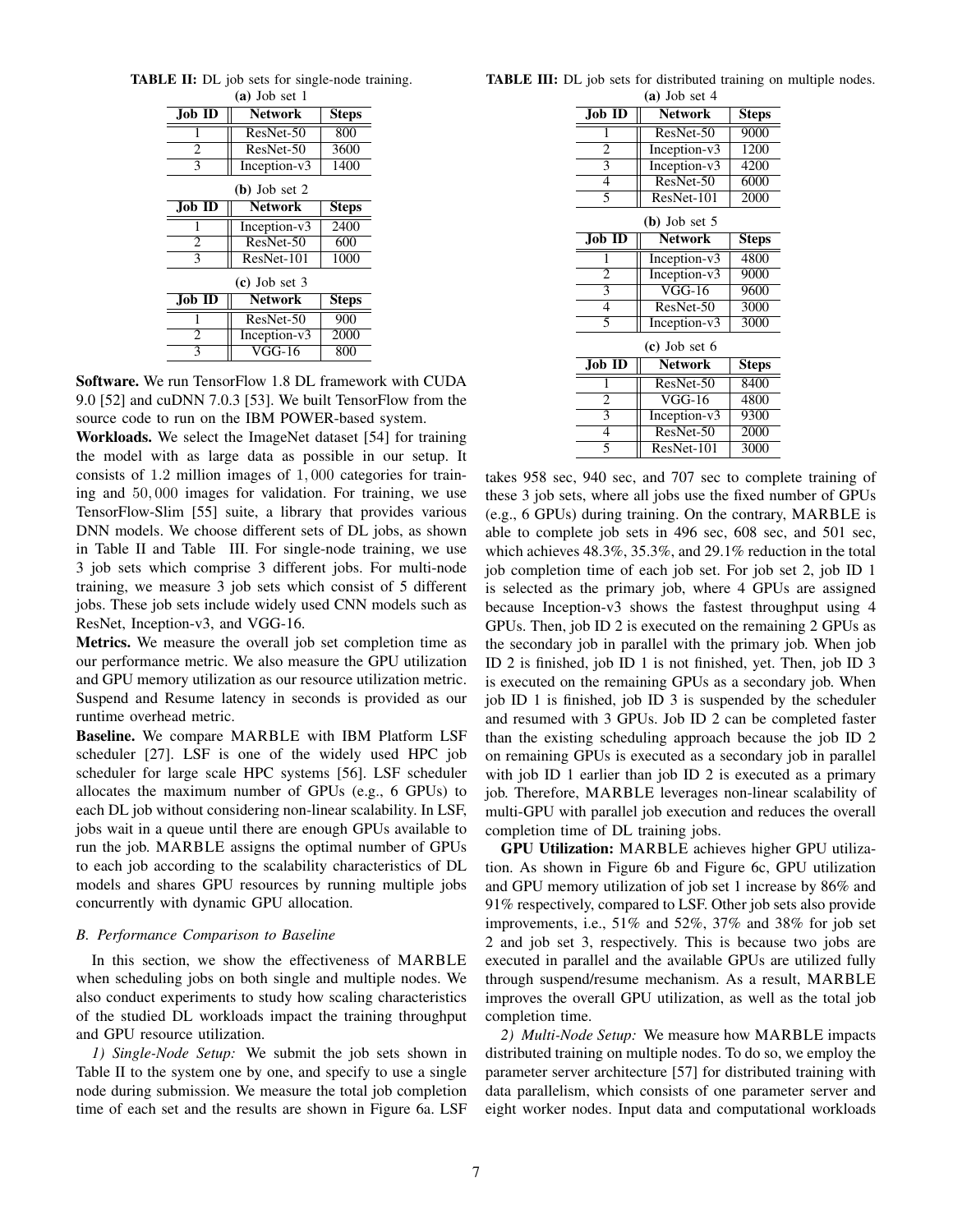



Fig. 8: Overall job completion time of Optimus and MARBLE.

are distributed across all worker nodes. Each worker node retrieves the latest parameters from the parameter server, reads input data from the storage systems, processes training, and sends updated parameters back to the parameter server. We submit job sets from Table III one by one and measure job training time, GPU utilization, and GPU memory utilization. Figure 7 shows the results. Similar to the single-node setting, MARBLE achieves performance improvement of 21.1%, 30.5%, and 30.5%, for job set 4, 5 and 6, respectively, as shown in Figure 7a. MARBLE is also able to increase GPU utilization (shown in Figure 7b) by up to 34.6%. Similar results, i.e., 22.1%, 33.0%, and 27.6% are observed for GPU memory utilization (shown in Figure 7c).

## *C. Performance Comparison to Other DL Scheduling*

We compare MARBLE to Optimus [21]. Both approaches are based on checkpointing approach for dynamic resource allocation. While Optimus adjusts the numbers of workers and parameter servers, MARBLE configures the number of GPUs per node. As shown in Table IV, we choose different sets of DL jobs as job set 7, 8 and 9, where each DL job is trained for 1 epoch (39,936 steps). As shown in Figure 8, MARBLE improves job completion time by up to 47% as compared to Optimus. This is because, unlike Cloud, network

| $(a)$ Job set 7 |                |              |  |  |
|-----------------|----------------|--------------|--|--|
| $Job$ ID        | <b>Network</b> | <b>Steps</b> |  |  |
| 1               | ResNet-101     | 39936        |  |  |
| $\overline{c}$  | Inception-v3   | 39936        |  |  |
| 3               | Inception-v3   | 39936        |  |  |
| 4               | <b>VGG-16</b>  | 39936        |  |  |
| $(b)$ Job set 8 |                |              |  |  |
| $Job$ ID        | <b>Network</b> | <b>Steps</b> |  |  |
|                 | Inception-v3   | 39936        |  |  |
| $\overline{c}$  | ResNet-50      | 39936        |  |  |
| 3               | VGG-16         | 39936        |  |  |
| 4               | ResNet-50      | 39936        |  |  |
| $(c)$ Job set 9 |                |              |  |  |
| Job ID          | <b>Network</b> | <b>Steps</b> |  |  |
|                 | Inception-v3   | 39936        |  |  |
| 2               | ResNet-50      | 39936        |  |  |
|                 |                |              |  |  |
| 3               | $ResNet-50$    | 39936        |  |  |

is not a significant bottleneck on the latest supercomputers. Thus, adjusting the number of GPUs per node is more effective than adjusting the numbers of Worker/PS for latest HPC systems [7], [11]. Moreover, Optimus schedules DL jobs in 10 minutes slots requiring more frequent suspend and resume than MARBLE (e.g., 9 times vs 2 times).

#### *D. Runtime Overhead*

MARBLE relies on runtime routines such as suspending and resuming jobs, for dynamic GPU allocation, and job and resource monitoring for instant resource scheduling, which can incur runtime overhead. In this section, we conduct experiments to evaluate the runtime overhead of MARBLE.

*1) Suspend/Resume:* MARBLE adopts a checkpoint-based suspend/resume mechanism to realize dynamic GPU allocation. The overhead of suspend/resume comes from file I/O on the parallel file system, including a write for suspending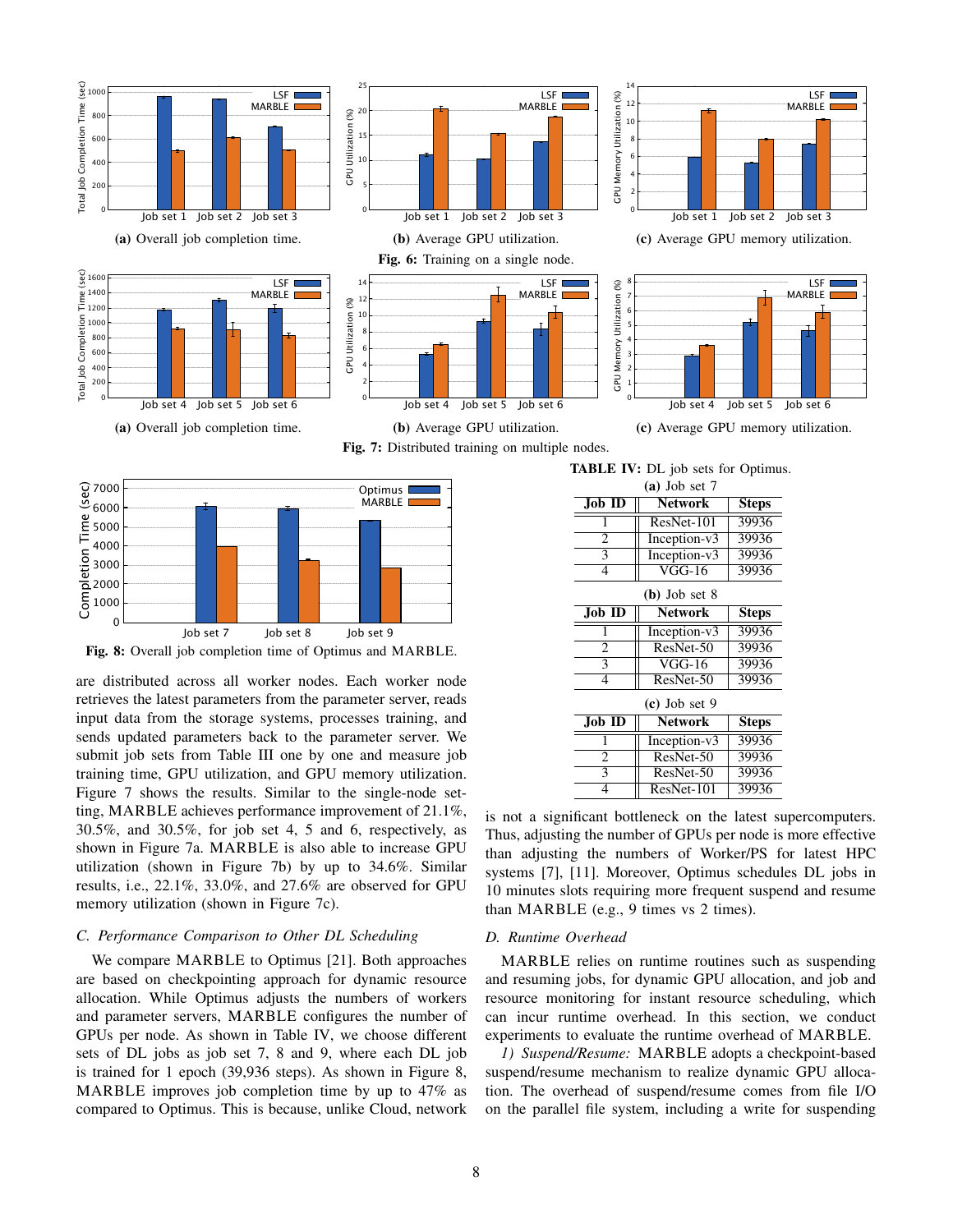

Fig. 9: Overhead of the suspend and resume operations.

and read for resuming. We could improve the overhead with a burst buffer. Suspend/resume time is not much variant when using multi-node, because only one node saves and restores the checkpointing file. All I/O accesses are to GPFS, therefore there is no difference in I/O performance for single and multinode settings. However, in single-node training, MARBLE can further reduce the overhead a local bust buffer backed by an NVMe SSD. To understand the overhead of job suspension, we conduct the next set of experiments and measure the time incurred by suspending and resuming DL training of different models. The results are shown in Figure 9. The suspend and resume times are proportional to the size of the corresponding meta checkpoint file that is used for rebuilding TensorFlow graphs. For example, although the number of variables of VGG-16 is much higher than the other models (Table I), the size of meta checkpoint file of VGG-16 is much smaller than the other models such as ResNet-50, Inception-v3, and ResNet-101 (i.e., 1.31 MB vs 7.22 MB, 12.15 MB, 14.09 MB). Moreover, it shows an increasing trend with the increase in the number of GPUs as it requires additional meta-information for other GPUs. The overheads of suspend/resume are as low as 13.2% (job set 1) and up to 26.6% (job set 3) of the total training time for the job sets in Table II. Based on our results in Section VII-B, it is beneficial to suspend jobs with this overhead to achieve overall performance improvement.

*2) Monitoring Overhead:* We evaluate the monitoring overhead and the calculating algorithm overhead, using workloads in Table II. Here we set the monitoring interval of one second. The average monitoring time is 11.81, 11.32, and

12.66 milliseconds, respectively per monitoring cycle. The total monitoring time is 5.22, 3.79, and 4.56 seconds, which accounts for 1.05%, 0.62%, and 0.91% of the total training time respectively. This shows that MARBLE incurs negligible monitoring overhead.

*3) Scheduling Overhead:* We measure the scheduling overhead of MARBLE for the studied job sets. We record the scheduling overhead of 173, 124, and 112 milliseconds for the job sets in Table II. These results show that MARBLE provides overall performance improvement and increased GPU utilization with negligible runtime overhead.

## VIII. CONCLUSION

In this paper, we present MARBLE, a multi-GPU scalability-aware job scheduling system for fast DL training, which leverages non-linear scalability characteristics of parallel training using multiple GPUs on the latest HPC platforms. Our scheduling method runs multiple DL jobs on a single node to fully utilize the GPU resources and adopts a suspend and resume mechanism to dynamically assign the optimal number of GPUs for minimizing the total execution time of the given set of DL jobs. To the best of our knowledge, this is the first effort to use non-linear scalability of multiple GPUs per node for scheduling DL training on modern HPC systems. The evaluation of MARBLE using Summit supercomputer and the representative workloads shows a performance improvement of up to 48.3%, and an improvement in the GPU utilization by up to 86%, compared to the default LSF job scheduler. In our future work, we aim to further explore how to reduce overheads of suspend/resume. Moreover, we will explore a better way of approximating an optimal number of GPUs.

#### ACKNOWLEDGMENT

This work is sponsored in part by the NSF under the grants: CCF-1919113, CNS-1405697, CNS-1615411, and CNS-1565314/1838271. This research used resources of the Oak Ridge Leadership Computing Facility, located in the National Center for Computational Sciences at the Oak Ridge National Laboratory, which is supported by the Office of Science of the DOE under Contract DE-AC05-00OR22725.

#### **REFERENCES**

- [1] Yann LeCun, Yoshua Bengio, and Geoffrey Hinton. Deep learning. *nature*, 521(7553):436, 2015.
- [2] Thorsten Kurth, Sean Treichler, Joshua Romero, Mayur Mudigonda, Nathan Luehr, Everett Phillips, Ankur Mahesh, Michael Matheson, Jack Deslippe, Massimiliano Fatica, et al. Exascale deep learning for climate analytics. In *Proc. IEEE/ACM SC*, 2018.
- [3] Amrita Mathuriya, Deborah Bard, Peter Mendygral, Lawrence Meadows, James Arnemann, Lei Shao, Siyu He, Tuomas Kärnä, Diana Moise, Simon J Pennycook, et al. Cosmoflow: using deep learning to learn the universe at scale. In *Proc. IEEE/ACM SC*, 2018.
- [4] Geert Litjens, Thijs Kooi, Babak Ehteshami Bejnordi, Arnaud Arindra Adiyoso Setio, Francesco Ciompi, Mohsen Ghafoorian, Jeroen Awm Van Der Laak, Bram Van Ginneken, and Clara I Sánchez. A survey on deep learning in medical image analysis. *Medical image analysis*, 42:60–88, 2017.
- [5] Amogh Katti, Giuseppe Di Fatta, Thomas Naughton, and Christian Engelmann. Epidemic failure detection and consensus for extreme parallelism. *SAGE IJHPCA*, 32(5):729–743, 2018.
- [6] Top500. *http://www.top500.org*, 2018.